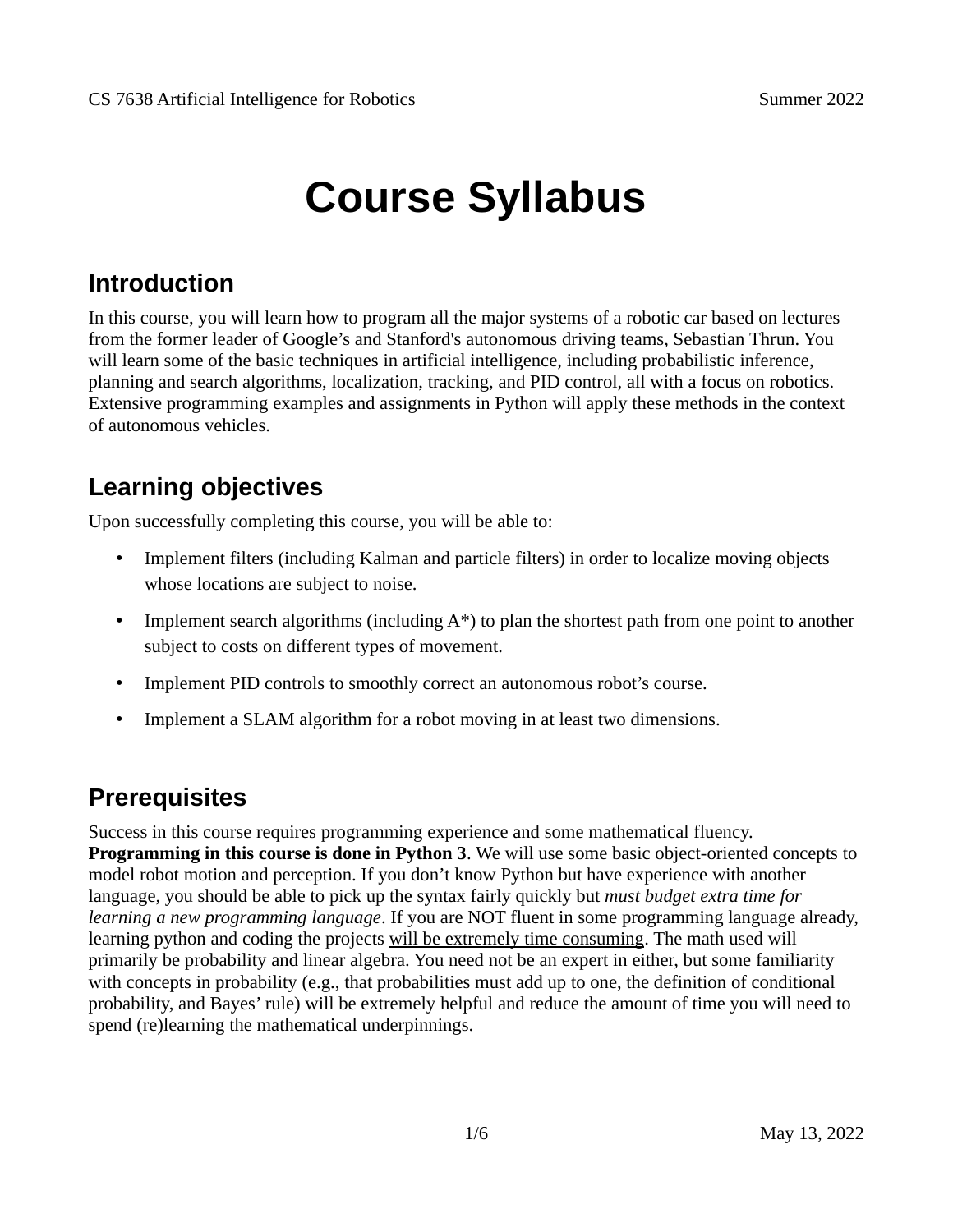#### **Dramatis personæ**

Course Creator: Dr. Sebastian Thrun Instructor of Record: Dr. Jay Summet [<summetj@gatech.edu](mailto:summetj@gatech.edu)>

#### **Materials & Websites**

There are no required texts for this course; however, a supplementary reading you may find very helpful is *Probabilistic Robotics* by Wolfram Burgard, Dieter Fox, and Sebastian Thrun. The book provides much of the math and the derivations omitted in Sebastian's lectures. <http://probabilistic-robotics.org/>

Canvas is the primary website you will be using for this course ( <https://gatech.instructure.com/> ). Lectures and problem sets will be accessed via Canvas in the Modules and Assignments pages respectively. There is also an older version of the course available for free on the Udacity website which you can find at the direct URL: <https://classroom.udacity.com/courses/cs373>

You must submit projects and problem sets using the Gradescope tool linked in Canvas. Please refer to the course policy guidelines document for further details. Official course announcements will be sent via the "Announcements" tool in Canvas, and will be archived there for viewing. (Replies to announcements and assignments may not be seen, please use EdDiscussion for communication purposes.)

All course communication including public questions about content and private questions about individual grades will be handled via the EdDiscussion website. You will be automatically enrolled in EdDiscussion using your GaTech Official login. EdDiscussion is linked from Canvas. Clarifications to course policies and project specifications may also be discussed on EdDiscussion so it is vital that you maintain awareness of the question & answer content. See the "Using Discussions" in the course policy guidelines document posted on Canvas for more details.

Note that, because we use automated tools to grade your assignments, *comments posted to assignments in Canvas or Gradescope are not seen*. **All regrade requests must be handled via a private post on EdDiscussion.** 

## **Office Hours**

We will hold online office hour sessions throughout the semester using the Zoom video conference tool. We will post the office hours schedule on EdDiscussion. The sessions may be viewed live, or you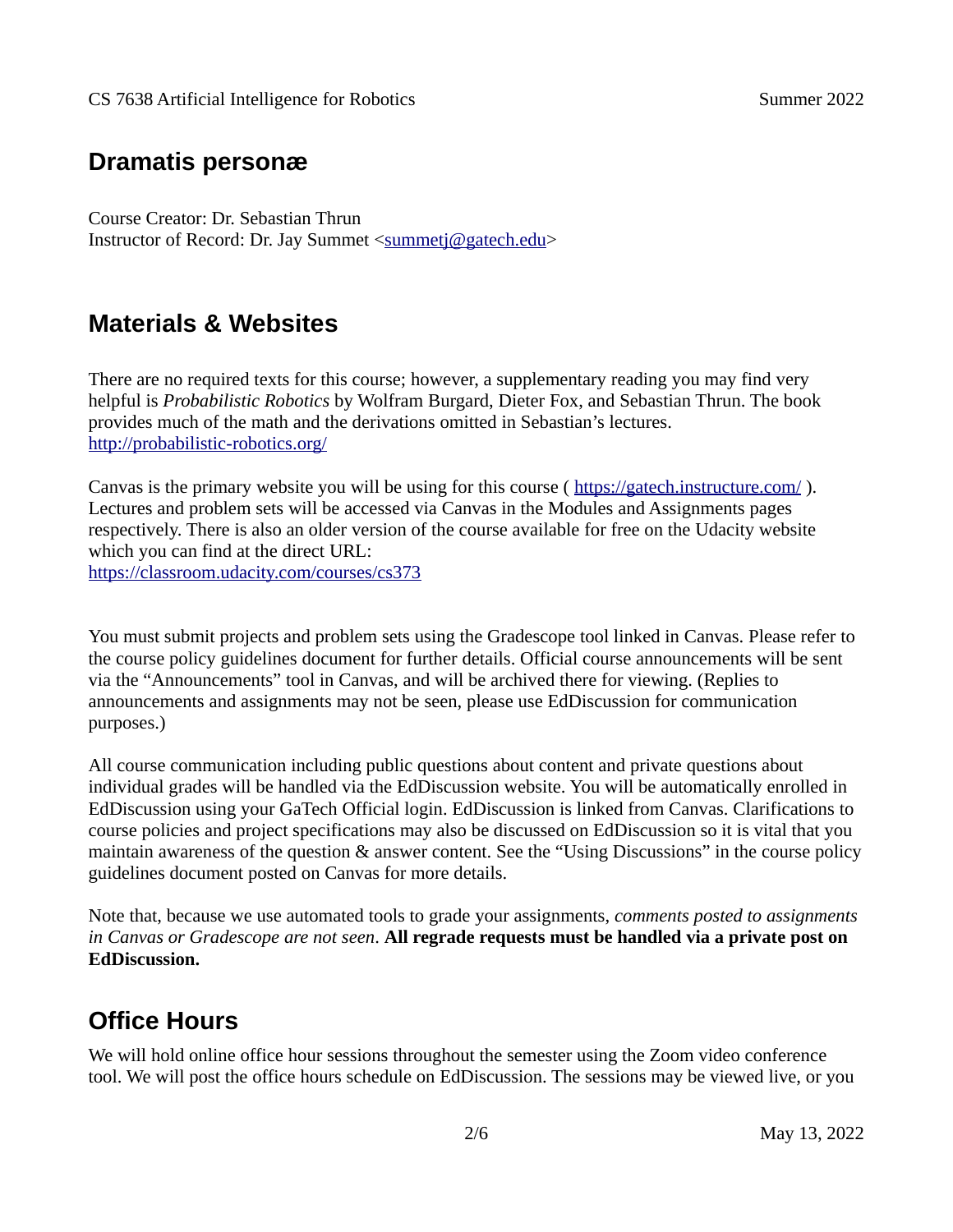CS 7638 Artificial Intelligence for Robotics Summer 2022

may watch the recordings after the fact. Please submit your questions in advance by posting them in the designated EdDiscussion thread beforehand, or you may ask questions "live" after we answer the preposted questions.

**Privacy Notice:** If you join the live office hour video chat, your voice, image and username will be visible to all other students in the course. You may choose to not turn on video when asking your (audio only) question, but if you do not wish for your voice to be heard, you should ask your questions via the EdDiscussion thread before the video office hour or via the Zoom chat feature.

# **Academic Integrity Policy**

Georgia Tech aims to cultivate a community based on trust, academic integrity, and honor. Students are expected to act according to the highest ethical standards. For information on Georgia Tech's Academic Honor Code, please visit<http://www.catalog.gatech.edu/policies/honor-code/> or <http://www.catalog.gatech.edu/rules/18/>.

We will report all incidents of suspected dishonesty to the Office of Student Integrity (OSI). Please refer to the course policy & guidelines document for further details. We actively scan project submissions with automated means to detect cases of plagiarism or unauthorized collaboration.

## **Lecture Viewing Schedule**

You are free to view the video lectures on Canvas at any time. We recommend that you view each video lesson before you complete the associated problem set (PS). By following this recommendation, you will have viewed the material needed for each of the projects that are due after the PS. (For example, the Kalman filter project will require material from Lessons 1 and 2, while the Particle Filter project will require material from Lesson 3 – Particle Filters.)

We have set up the PS deadlines so that you will complete the video lectures in the first two thirds of the course, leaving time to complete the last two projects at the end of the semester. Note that unlike the problem sets, the projects may be extremely time consuming, so you should start them as soon as they are posted. In many cases you may be working on more than one project or problem set simultaneously.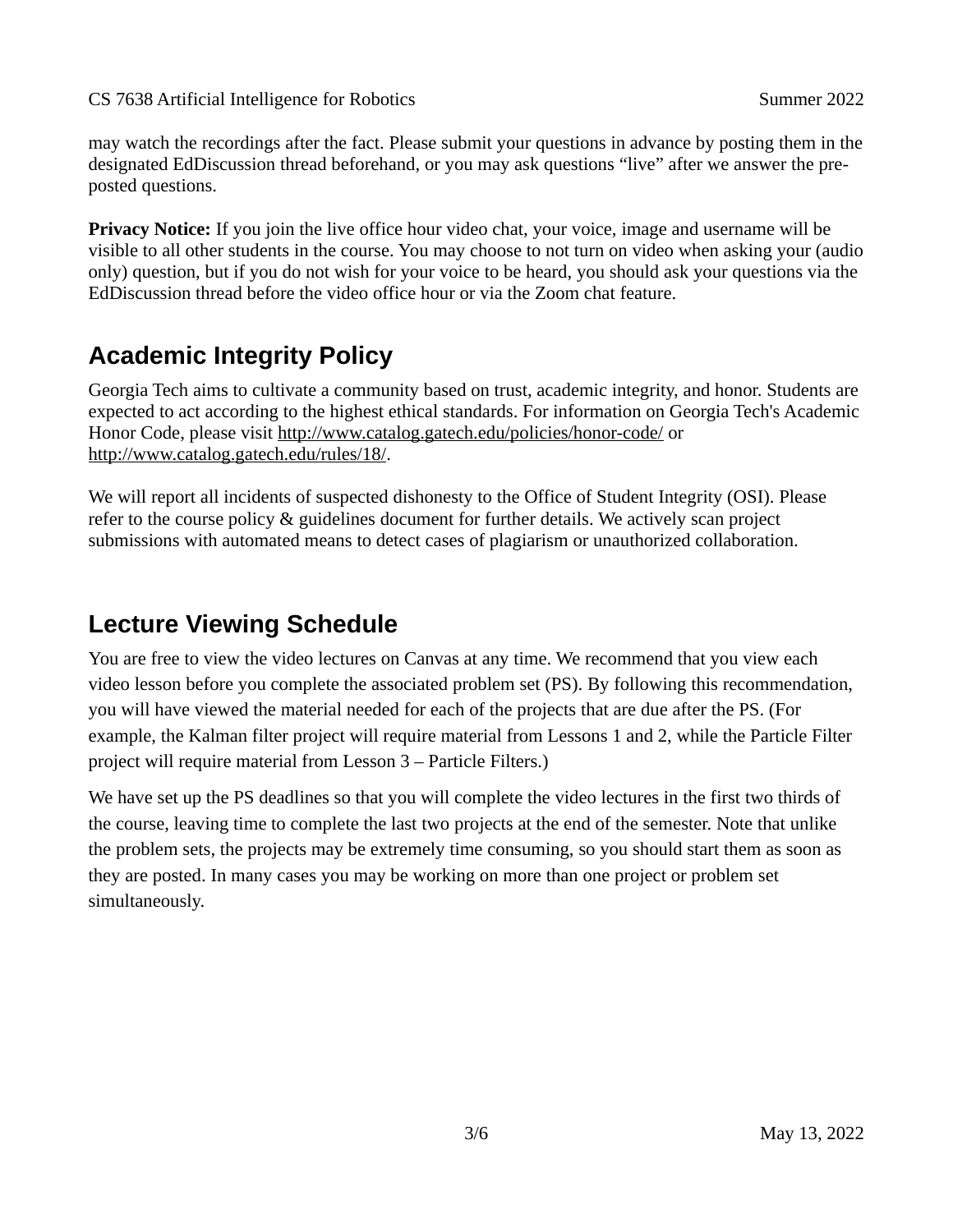#### **Important Dates & Deadlines**

- Monday, May. 16<sup>th</sup>, 2022 First Day of Class
- Friday, May.  $20<sup>th</sup>$ Registration/Schedule change period ends (4pm ET)
- Monday, May. 23Rd Midnight AOE\* **Problem Set 0, PS 1 & Syllabus Quiz Due (Problem set 0 is ungraded, but strongly encouraged as a way to practice a Gradescope submission, review python basics you will need to know, and ensure your local development environment is set up correctly.)**
- Monday May  $30<sup>th</sup>$  Memorial Day
- Tuesday, May 31<sup>St</sup> Midnight AOE\* **Problem Set 2 & PS 3 Due**
- Monday June 6th Midnight AOE\* **Kalman Filter Project Due**
- Monday, June 13<sup>th</sup> Midnight AOE\* - **Problem Set 4 & PS 5 Due**
- Monday, June  $20<sup>th</sup>$  Juneteenth (observed)
- Tuesday, June 21st Midnight AOE\* - **Particle Filter Project Due**
- **Midterm Exam Period: Friday/Saturday/Sunday June 24th, 25th, 26th** *(Covering Localization, Kalman Filters, Particle Filters and Bicycle Motion)*
- Wednesday, June 29<sup>th</sup> Midnight AOE\* **Problem Set 6 Due** • *Saturday July 2nd Withdraw Deadline – 4pm ET* July  $4^{\text{th}}$  &  $5^{\text{th}}$  **Institute Holiday** Wednesday July 6<sup>th</sup> Midnight AOE\* *-* **PID Project Due** Monday, July  $11<sup>th</sup>$  Midnight AOE\* **- Search Project Due** Monday, July 25<sup>th</sup> Midnight AOE\* - **SLAM Project Due Final Exam Period:** Thursday July 28<sup>th</sup> Midnight AOE\* **through** 
	- Sunday July 31<sup>st</sup>, Midnight AOE<sup>\*</sup> **(Friday/Saturday/Sunday, covering all course material)**

\* Midnight AOE = End of Day, Midnight (11:59pm) Anywhere On Earth – You may read this as 8am ET on the following day, but we recommend that you always plan to submit well before end of day your local time to ensure you meet the deadline. You may need to change your Canvas "timezone" settings to your local timezone to avoid timezone confusion.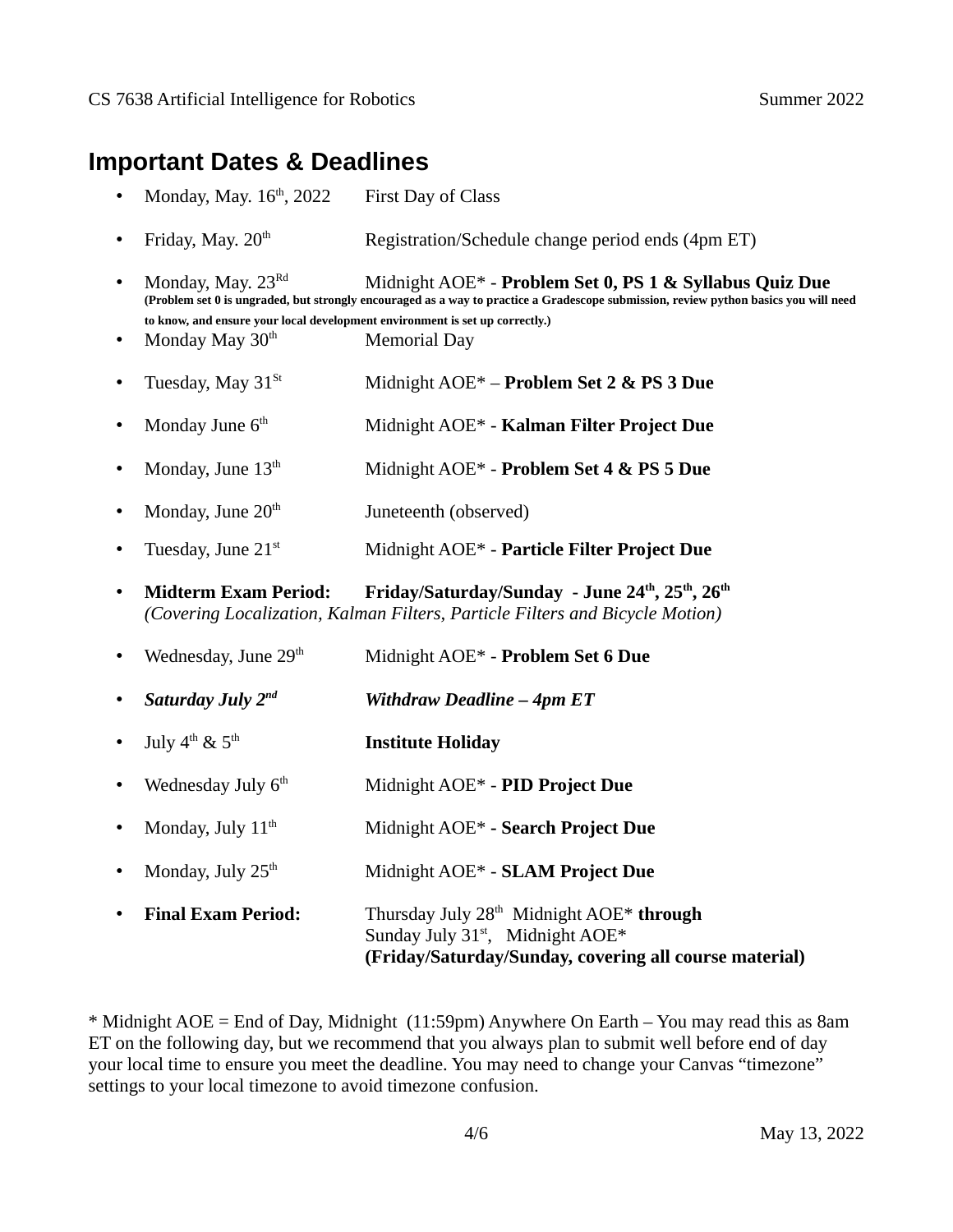# **Grading Policy**

Your overall course grade will be calculated from your weighted scores on the following deliverable items:

- 6 problem sets and a Syllabus Quiz (20% total) (Problem set 0 is ungraded and for practice only.)
- Kalman Filter, Particle Filter, PID, Search and SLAM Project (13% each, 65% total)
- Midterm (15 pts) & Final Exam (30pts) (15% total)
- Extra Credit Opportunities: Worried you might end up right below a grade cutoff line? You can earn a small amount of extra credit in several ways, including:
	- Participating in optional hardware & research challenge assignments.
	- Exceptional participation and helpfulness on EdDiscussion throughout the semester.
	- Some projects allow you to earn 101% which boosts your score in the projects category.

Extra credit will be taken into consideration at the end of the semester if you are within two points of the threshold for the next higher letter grade. The maximum possible bump is 2% of your total course grade. Note that to achieve the maximum possible (2%) bump, you will need to do either all the hardware challenges OR all of the research challenges, as well as some EdDiscussion Participation. Alternatively, you can do ½ of the hardware challenges AND ½ of the research challenges as well as some EdDiscussion Participation to receive the full credit.

Assignments and Problem Sets are posted in Canvas using the Assignments tool, but you will submit all work using the Gradescope online-autograder tool (linked from Canvas). See the course guidelines document for more details. Note that you will receive *no credit or grade* for any work submitted to the free Udacity course.

We will post grades using the Grades tool in Canvas. We will do our best to return grades to you as quickly as possible. We ask that if you have a concern about a grade received to please notify us via a private post on EdDiscussion within one week of receipt.

The minimum required percentage scores (we do NOT round up) for course letter grades are:

- A:  $90.00\%$
- B:  $80.00\%$
- $C: 70.00\%$
- D:  $60.00\%$

If circumstances warrant, the instructor may lower these grade cutoffs (that is, make them more favorable to your grade) at the end of the semester, although we typically do not need to do this.